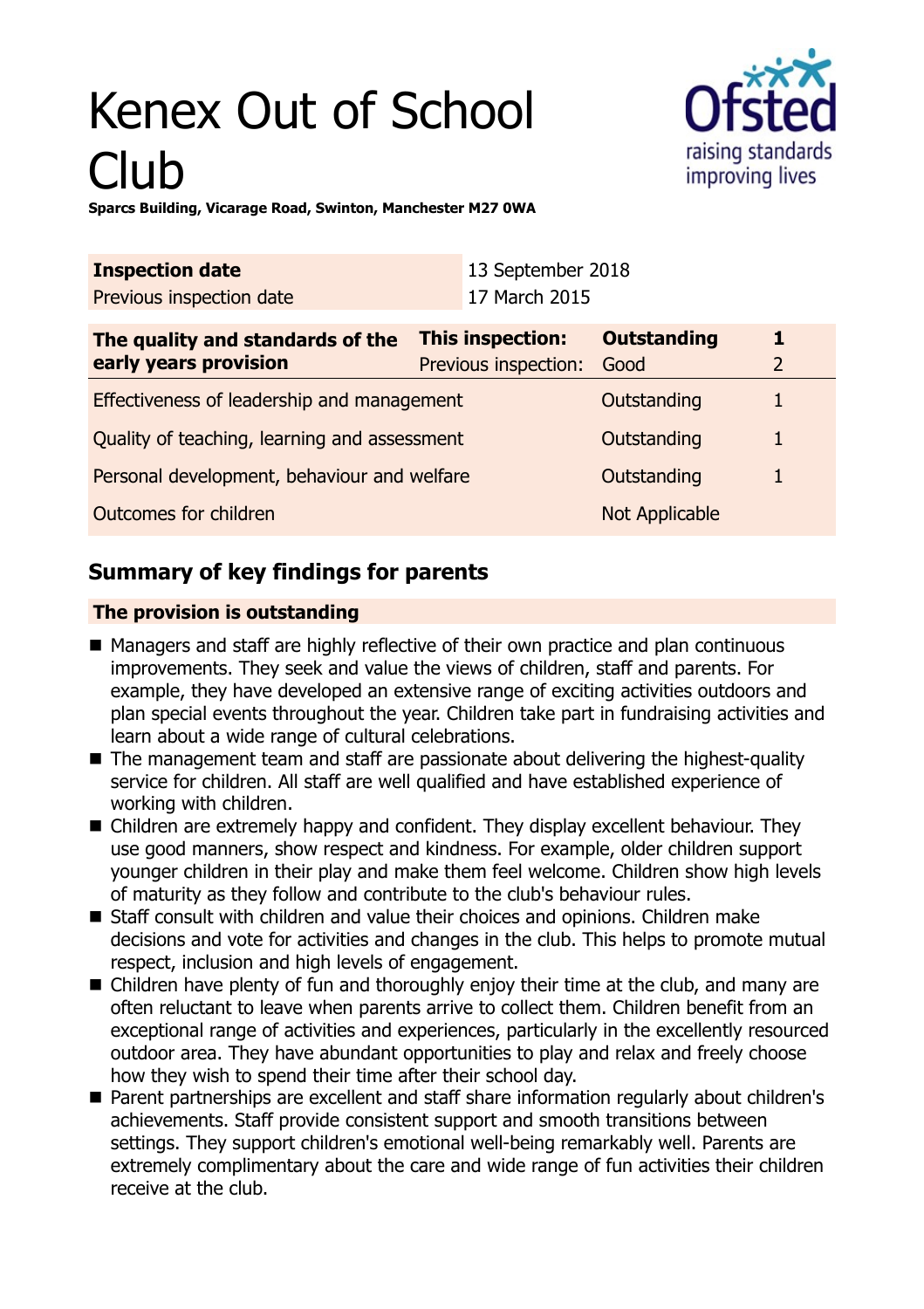## **What the setting needs to do to improve further**

#### **To further improve the quality of the early years provision the provider should:**

 $\blacksquare$  continue to build on the robust partnerships with schools to provide the highest consistency for children and enhance their learning and play experiences even further.

#### **Inspection activities**

- $\blacksquare$  The inspector observed the activities indoors and outdoors and the interactions between staff and children.
- The inspector completed a joint observation with the club manager.
- The inspector held a meeting with both managers. She looked at relevant documentation and evidence of the suitability of staff working in the club.
- $\blacksquare$  The inspector spoke to some parents during the inspection and took account of their views and written feedback.

**Inspector** Farzana Iqbal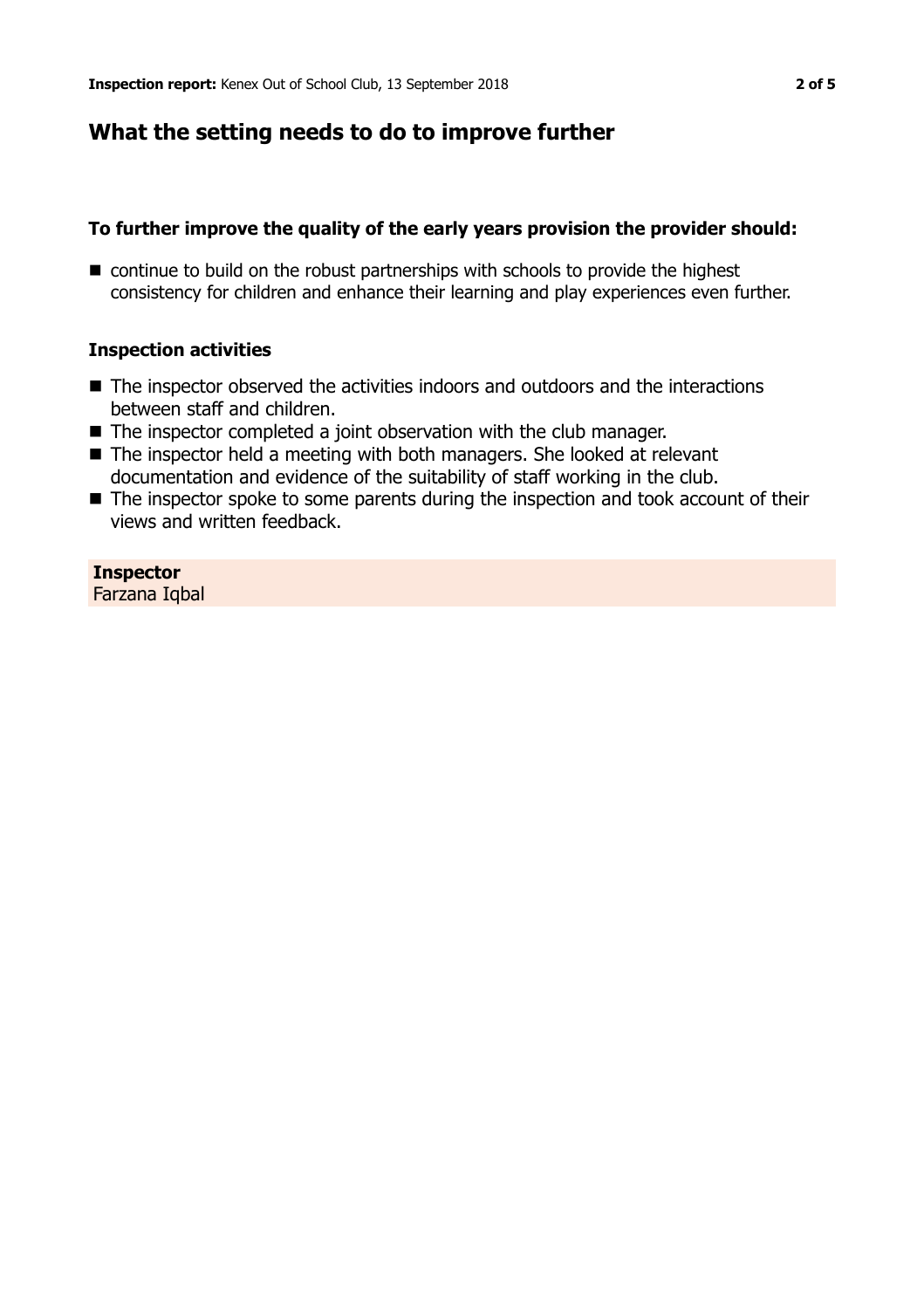## **Inspection findings**

#### **Effectiveness of leadership and management is outstanding**

Safeguarding is effective. Staff receive regular training on child protection issues and have a strong understanding of how to recognise signs of abuse and wider safeguarding concerns. They know the correct reporting procedures to follow if they have concerns about a child's welfare. The premises are safe and secure, and children's safety is given high priority. Staff vigilantly supervise children and continually ensure they are safe. For example, they have recently strengthened their risk assessments for walking to and from school. Although staff are long-serving employees, managers continue to have robust systems in place for the recruitment, induction and vetting of staff. They ensure staff are suitable and well qualified for their role. There are highly effective supervision sessions in place. Staff receive ongoing support and training opportunities to enhance their strong knowledge and skills even further. Furthermore, managers observe staff interactions with children and provide precise feedback to help them to continually improve their practice. Parents receive detailed information about their child's time at the club and staff share any messages via teachers at the schools. Managers have plans to enhance the two-way sharing of information with schools to build on younger children's learning experiences even further.

### **Quality of teaching, learning and assessment is outstanding**

Staff plan a wide range of exciting activities to support children's interests, skills and complement their learning at school. Staff have detailed knowledge of school topics and skilfully weave opportunities for learning into children's play. For example, they use children's recent interest in dinosaurs to help them to reflect and build on their good attitude to learning. Children excitedly join in the rich and varied activities with enthusiasm and concentrate exceptionally well. For example, they engage in rich conversations and develop various imaginary play ideas. New children complete 'All about me' portraits and enthusiastically explore the wide range of activities and resources on offer. The key-person system is successful and provides the highest support, especially for younger children, to help to boost their self-confidence. All children delight in completing art and craft activities and explore creative ideas with vigour. Staff know children well and how to support them in their play.

#### **Personal development, behaviour and welfare are outstanding**

Children display exceptionally high levels of self-esteem and confidence. Staff are caring and attentive to children's needs. They praise children's efforts and achievements and encourage their independence successfully. For example, children are responsible as they cut fruit and vegetables and enjoy a wide selection of healthy and nutritious snacks. Furthermore, staff make excellent use of opportunities to teach children about healthy eating and good hygiene routines. Children communicate exceptionally well with each other and staff about their home lives and school experiences. Children thoroughly enjoy playing outdoors where they enjoy the fresh air and play games cooperatively together, such as hide and seek. Children practise their balance and coordination skills, such as playing football and riding bicycles. Children learn to keep themselves safe. For example, staff revisit activities about road safety and awareness of internet safety.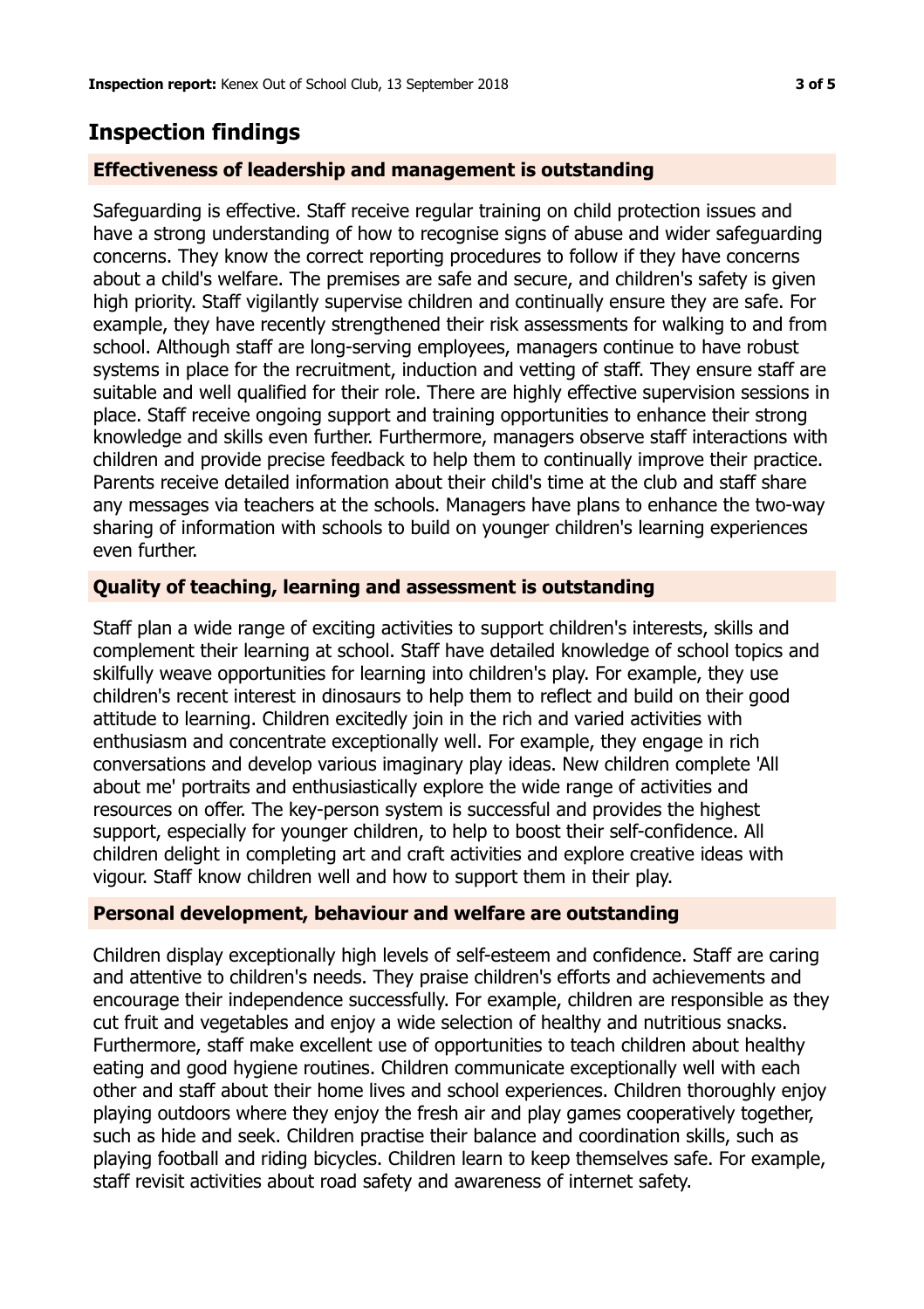## **Setting details**

| Unique reference number                             | EY270056                                                                             |  |
|-----------------------------------------------------|--------------------------------------------------------------------------------------|--|
| <b>Local authority</b>                              | Salford                                                                              |  |
| <b>Inspection number</b>                            | 10071174                                                                             |  |
| <b>Type of provision</b>                            | Out-of-school day care                                                               |  |
| <b>Registers</b>                                    | Early Years Register, Compulsory Childcare<br>Register, Voluntary Childcare Register |  |
| Day care type                                       | Childcare on non-domestic premises                                                   |  |
| Age range of children                               | $3 - 10$                                                                             |  |
| <b>Total number of places</b>                       | 50                                                                                   |  |
| Number of children on roll                          | 69                                                                                   |  |
| Name of registered person                           | Stephanie Jane Scoular and Elaine Mills<br>Partnership                               |  |
| <b>Registered person unique</b><br>reference number | RP907486                                                                             |  |
| Date of previous inspection                         | 17 March 2015                                                                        |  |
| <b>Telephone number</b>                             | 0161 794 9159                                                                        |  |

Kenex Out of School Club registered in 2003. The club is open Monday to Friday, from 7.45am until 9am, and from 3.15pm until 5.45pm, term time only. In total, a team of seven staff work at the club, including two managers. Of these, all hold appropriate early years qualifications, including the two managers who hold foundation degrees in early years.

This inspection was carried out by Ofsted under sections 49 and 50 of the Childcare Act 2006 on the quality and standards of provision that is registered on the Early Years Register. The registered person must ensure that this provision complies with the statutory framework for children's learning, development and care, known as the early years foundation stage.

Any complaints about the inspection or the report should be made following the procedures set out in the guidance Complaints procedure: raising concerns and making complaints about Ofsted, which is available from Ofsted's website: www.ofsted.gov.uk. If you would like Ofsted to send you a copy of the guidance, please telephone 0300 123 4234, or email [enquiries@ofsted.gov.uk.](mailto:enquiries@ofsted.gov.uk)